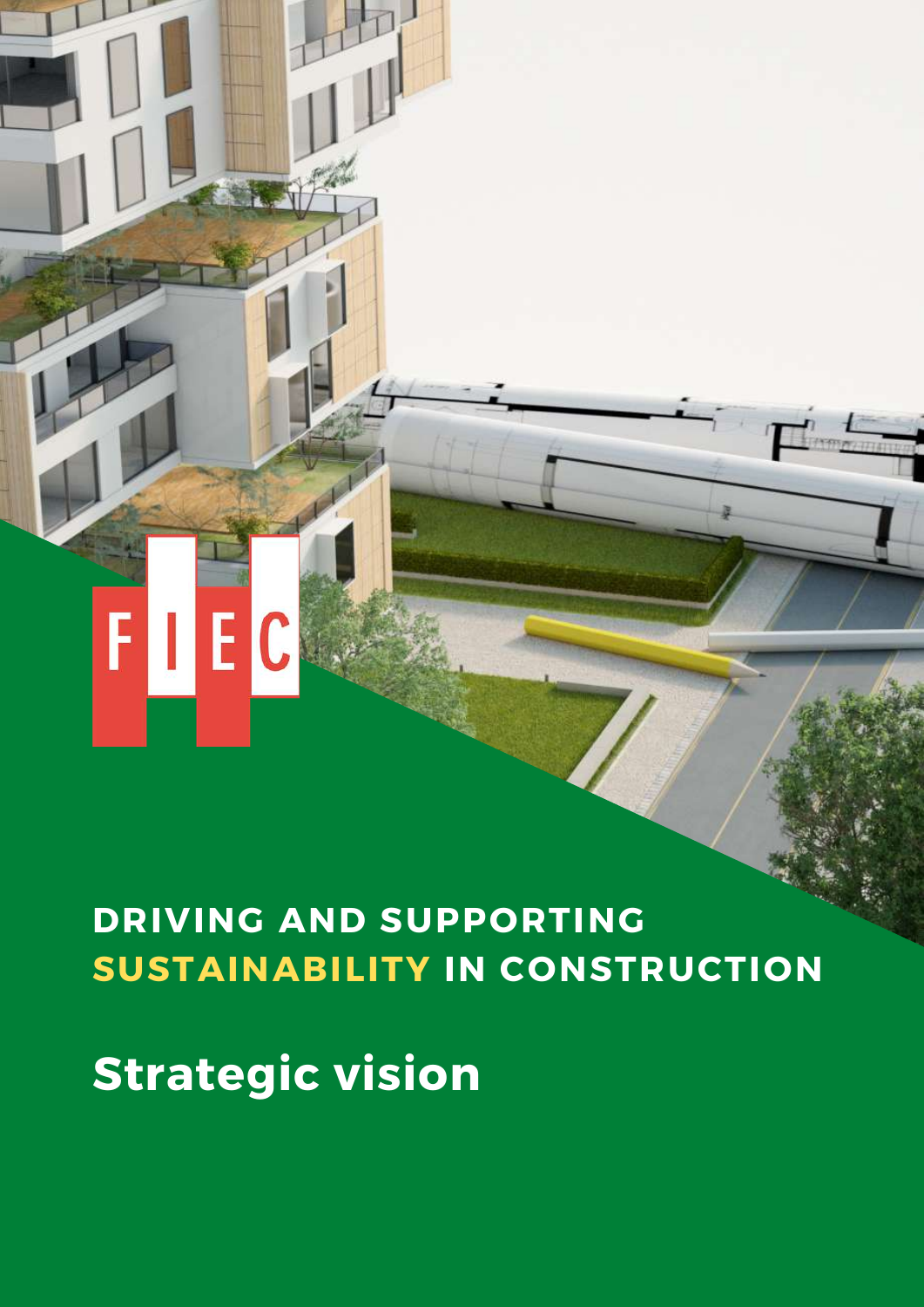

### **TABLE OF CONTENTS**

|             | Key role of the construction sector                               | p. 1 |
|-------------|-------------------------------------------------------------------|------|
| $\mathbf 2$ | Sustainability integration<br>in construction companies           | p. 3 |
| 3           | Why further improvement of corporate<br>sustainability is needed? | p. 6 |
| 4           | What are the required conditions?                                 | p. 8 |
|             | 4.1 Sustainable Investment                                        |      |
|             | <b>4.2 Setting Alliances</b>                                      |      |
|             | <b>4.3 Education and Training</b>                                 |      |
|             | 4.4 Fit for different company sizes                               |      |
|             | <b>4.5 Renovation</b>                                             |      |
|             | 4.6 Innovation                                                    |      |
|             | 4.7 Circular Economy                                              |      |
| 5           | <b>Achieving sustainability targets:</b>                          | p.17 |
|             | 10 main goals                                                     |      |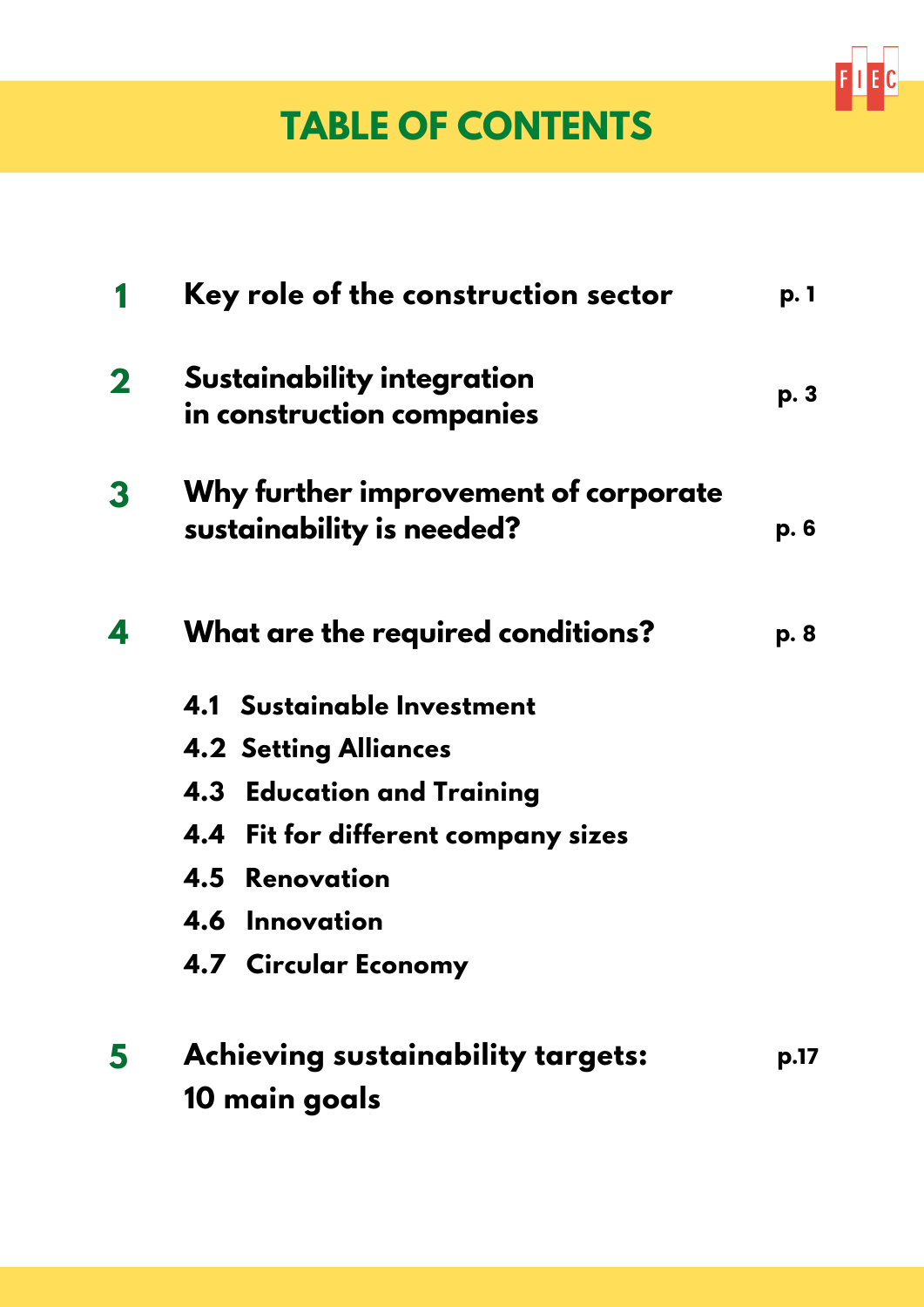

#### 1. KEY ROLE OF THE CONSTRUCTION SECTOR

<span id="page-2-0"></span>The construction sector is at the heart of our lives: construction enterprises and their workers build the homes we live in, the roads and railways on which we travel and the buildings in which we work or learn, the hospitals, the infrastructure that provide us with access to water, telecommunications, etc.



In 2020, construction activities in the European Union represented 10,6% of GDP, 6,2% of total employment, with almost 13 million workers and more than 3 million companies, 95% of which have less than 20 workers. The construction sector therefore has several social sustainability impacts.

The construction, use and renovation of buildings require significant amounts of energy and mineral resources (e.g., sand, gravel, cement) that, according to the data received by the European Commission, are responsible – in EU buildings - for about 40% of the EU's total energy consumption, and for 36% of its greenhouse gas emissions from energy<sup>1</sup>.





In addition, construction and demolition account for approximately 25%-30% of all waste generated in the EU. In the light of these facts, it is evident that the construction sector will play a key role in achieving decarbonisation of our society and the implementation of the *Sustainable Development Goals*.

FIEC therefore reiterates its commitment towards the UN *Sustainable Development Goals*, which establish the blueprint to achieve a better and more sustainable future for all, as well as the Paris Agreement and the *European Green Deal*.

[1] Renovation Wave Strategy, COM(2020)662 final, 14/10/2020.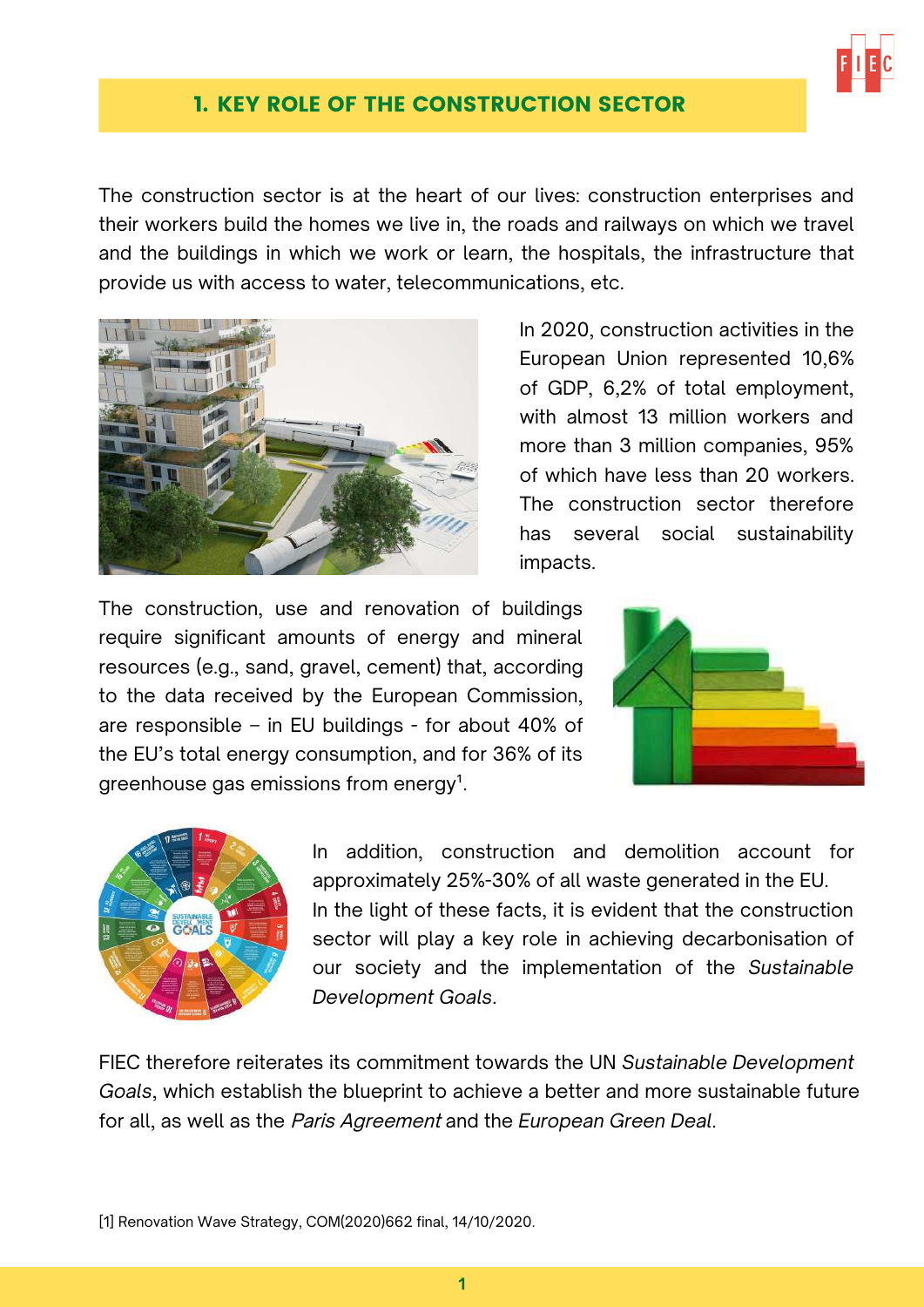

The *European Green Deal* is the new growth strategy that aims to transform the EU into a fair and prosperous society, with a modern, resource-efficient and competitive economy where there are no net emissions of greenhouse gases by 2050 and where economic growth is decoupled from resource use.

It therefore represents significant opportunities for the construction sector, but to be implemented an adequate framework and the appropriate instruments are required together with the ambitious goals this key EU flagship has set.





Although current emphasis is on the climate change and a need to address the related climate challenges, it is important to keep in mind that sustainability requires a holistic approach based on 3 pillars that cover environmental, social and economic dimensions and which recognises that all

elements and aspects must be considered together to achieve sustainable economic development and growth.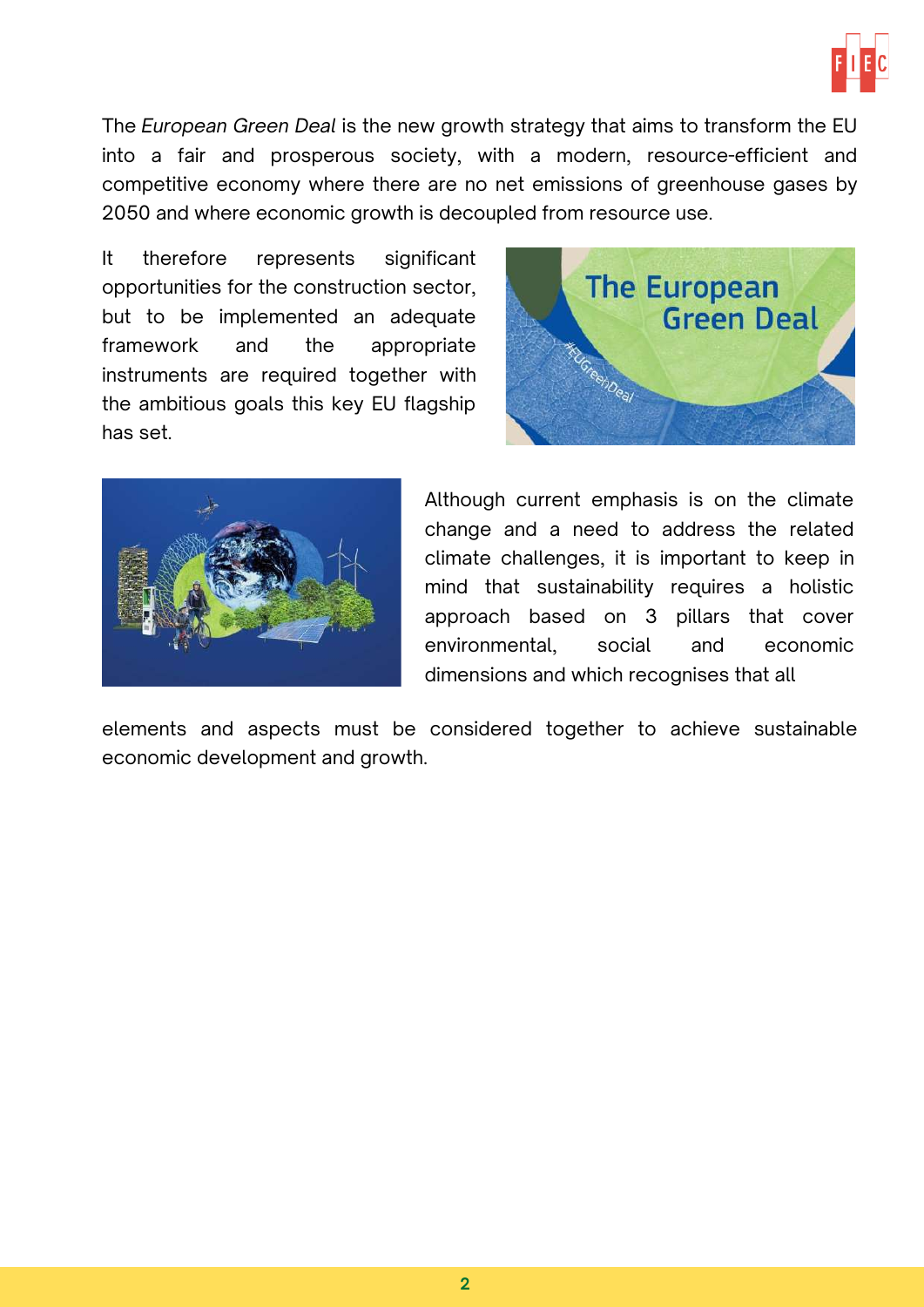

#### 2. SUSTAINABILITY INTEGRATION IN CONSTRUCTION COMPANIES

<span id="page-4-0"></span>The construction industry is characterised by its extensive supply chain and its numerous stakeholders. Its sustainability issues and concerns include such matters as multiple environmental aspects, community development, social accountability, ethics and integrity, labour rights, health and safety, prevention of corruption and engagement of sectoral interest holders.



The construction industry is already able to provide solutions for most of these economic, social, technical and environmental challenges. Construction companies, including small and medium ones, have already integrated these

aspects in their business model and they also provide solutions to future challenges such us infrastructure for renewable energy, alternative and smart mobility concepts, etc.

Environmental sustainability can be integrated by companies as follows, and considering that in the construction process, these actions are key to achieving goals:





- Use of environmental management systems or environmental management standards.
- Use of sustainable materials, which should be reusable or recyclable to support the circular economy.
- Reducing waste.

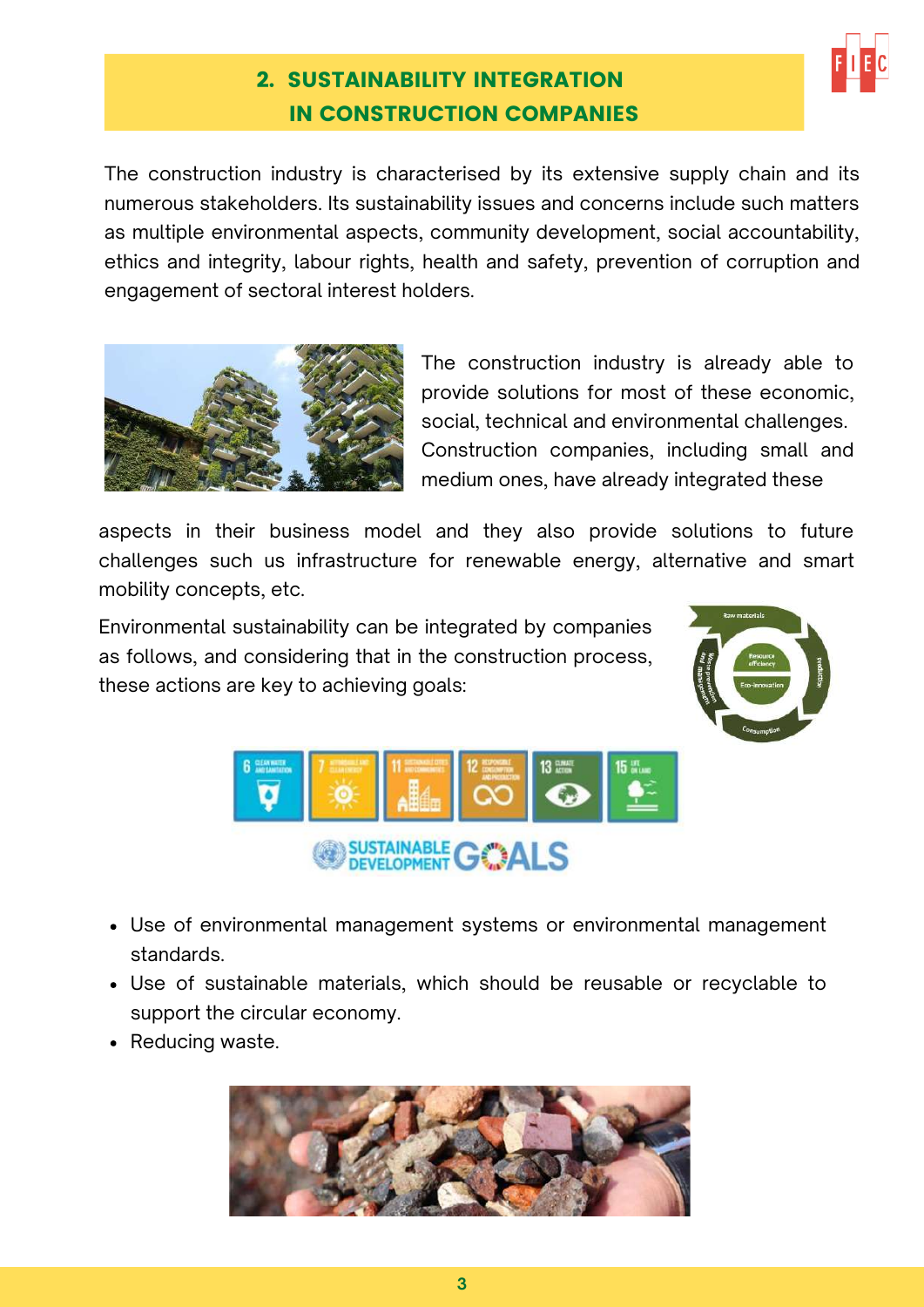

- Reducing energy consumption, both on site and in an asset's life cycle.
- Replacing heavy machinery used in construction work sites with electric or low emissions machinery.
- Using energy from renewable sources.
- Use of carbon calculator for various activities to compare solutions and design to reduce embodied carbon.
- Reducing water use.
- Reducing congestion around sites due to material deliveries.
- In terms of final product: other aspects, such as assessment of sustainability and environmental performance through harmonised methods covering the whole life cycle, circular economy for the used materials and supplies, energy efficiency, use of "Smart Readiness Indicators", national and global certification protocols of energy-environmental sustainability, e.g. BREEAM, CEEQUAL, DGNB, HQE, *Minergie*, *Casa Clima*, ITACA, LEED, ENVISION, *Level(s)*.



Looking at the impact of products and process on CO2 emissions, some analysis<sup>2</sup> indicate that 81% of such impact is related to the products and materials, whilst only 19% is due to the process itself. Furthermore, green / sustainable products and materials tend to be more expensive than the traditional ones and have therefore also a greater impact on the final price.

These elements should be considered when trying to define the appropriate measures to maximise such environmental impact.

Other company-wide processes include:



- Reducing energy use, switching offices and maintenance yards energy to renewable energy sources.
- Reducing business travel and using lower emission transportation methods.
- Engaging suppliers and other stakeholders to reduce environmental impacts.

[2] Sources: CDP, World Economic Forum & BCG report The Supply Chain Opportunity (January 2021).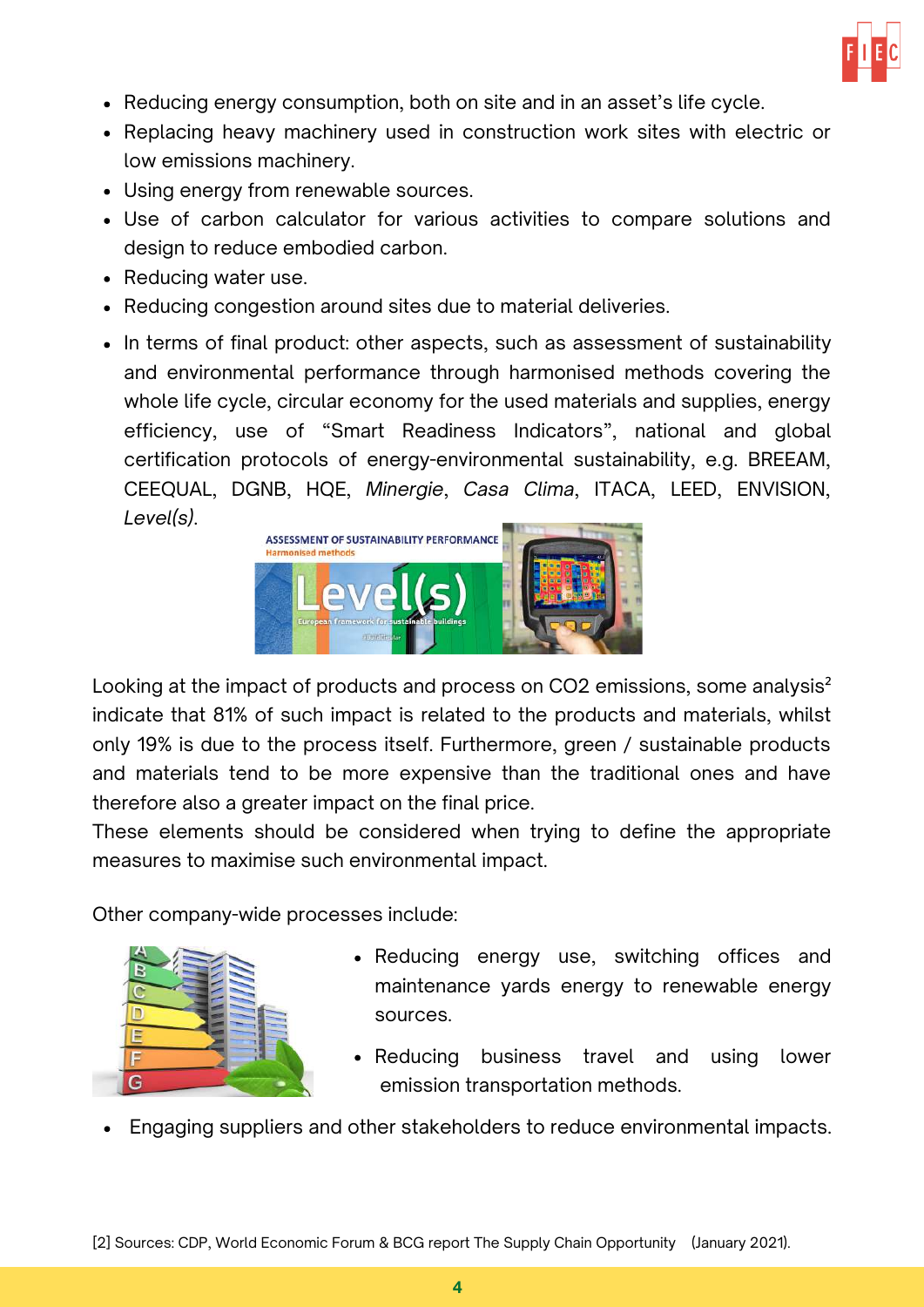

Social sustainability can be implemented by corporates and businesses through the following actions falling under 7 UN SDGs:



- Ensuring that in the supply chains employees are paid a living wage, have access to basic facilities and avoid modern slavery.
- Health and safety management standards.
- Mental health & well-being training.
- Employee education and training.
- Upskilling graduates and apprentices, etc.
- Reporting and improving gender diversity, equity and inclusion, including gender-pay gap and gender discrimination.
- Reporting and improving disability, cultural and other minority group diversity, equity and inclusion.
- Community engagement around sites.
- Collaboration with supply networks and other stakeholders to improve social sustainability.

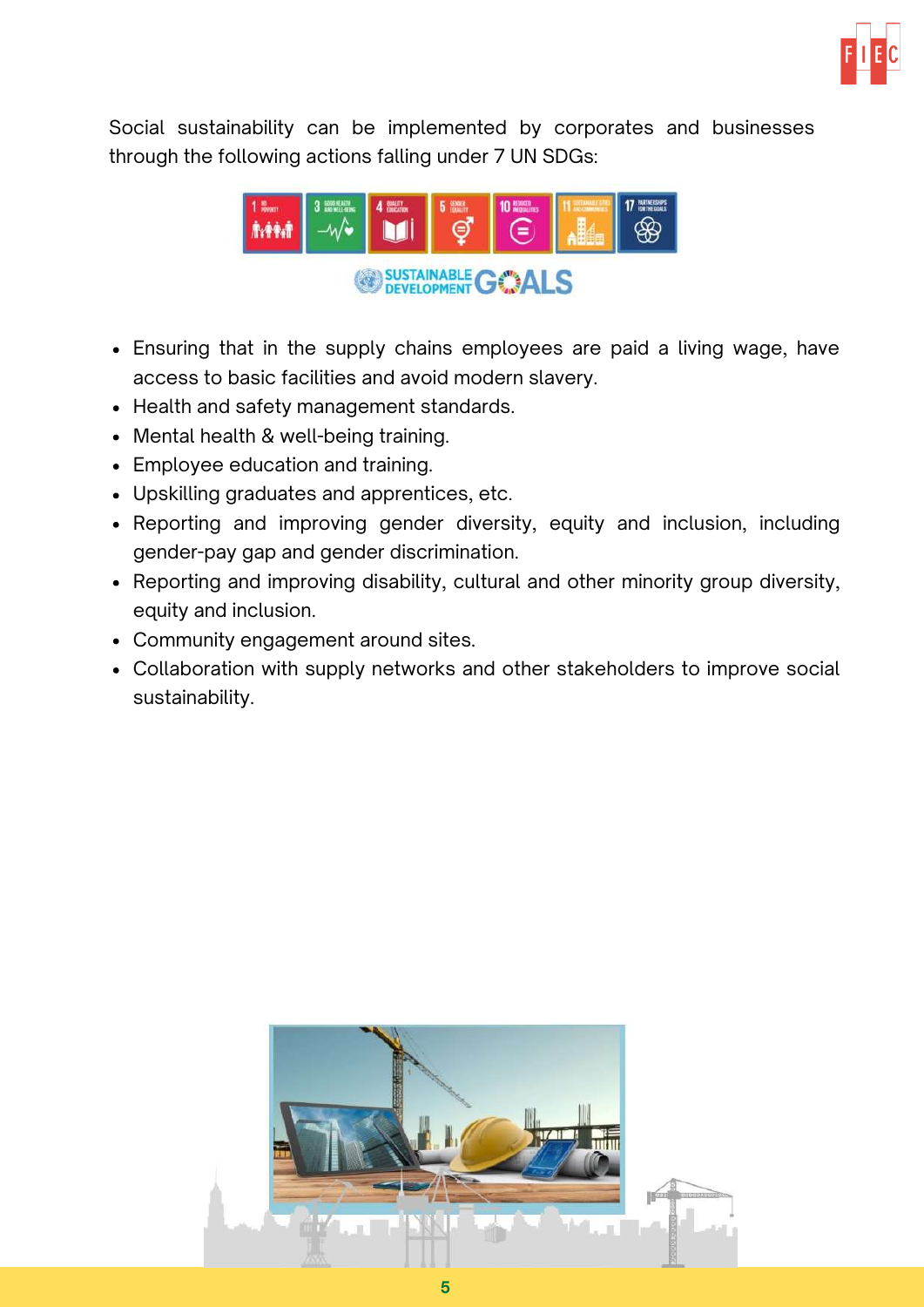

#### <span id="page-7-0"></span>3. WHY FURTHER IMPROVEMENT OF CORPORATE SUSTAINABILITY IS NEEDED?

There are many reasons why construction companies must improve their sustainability. Whilst sustainability may once have only been a requirement for certain clients or certain markets, it is now becoming part of construction companies' moral license to operate.



Globally, all UN countries have committed to achieving the UN *Sustainable Development Goals* by 2030 together with the *Paris Agreement* commitments to keep global warming below 1.5°C from pre-industrial levels.

These commitments are increasingly translated into the legislative environment that construction companies face. In this document, FIEC explores some of the upcoming sustainability legislation faced by the construction sector, including EU taxonomy, the criteria established for circular economy and carbon taxation. Nonetheless, carbon reporting, energy efficiency audits and air quality standards for geotechnical companies have already been implemented across the globe.

Sustainability is also now frequently considered in government and client tendering processes. From the CO2 *Performance Ladder* in the Netherlands to Austrian government infrastructure procurement, a considerable client demand for more sustainable construction proves to be on the rise.

Beyond client demand, a series of sustainability improvements also offer efficiency savings, as construction companies tend to reduce fuel and material use or to attract a wider range of talents.

Young engineers and employees represent an increasing key factor in the sustainability performance of an organisation, particularly when deciding who they work for (*Aziz*, 2020). A wider audience and public opinion are also becoming more and more 'sustainability-aware'.

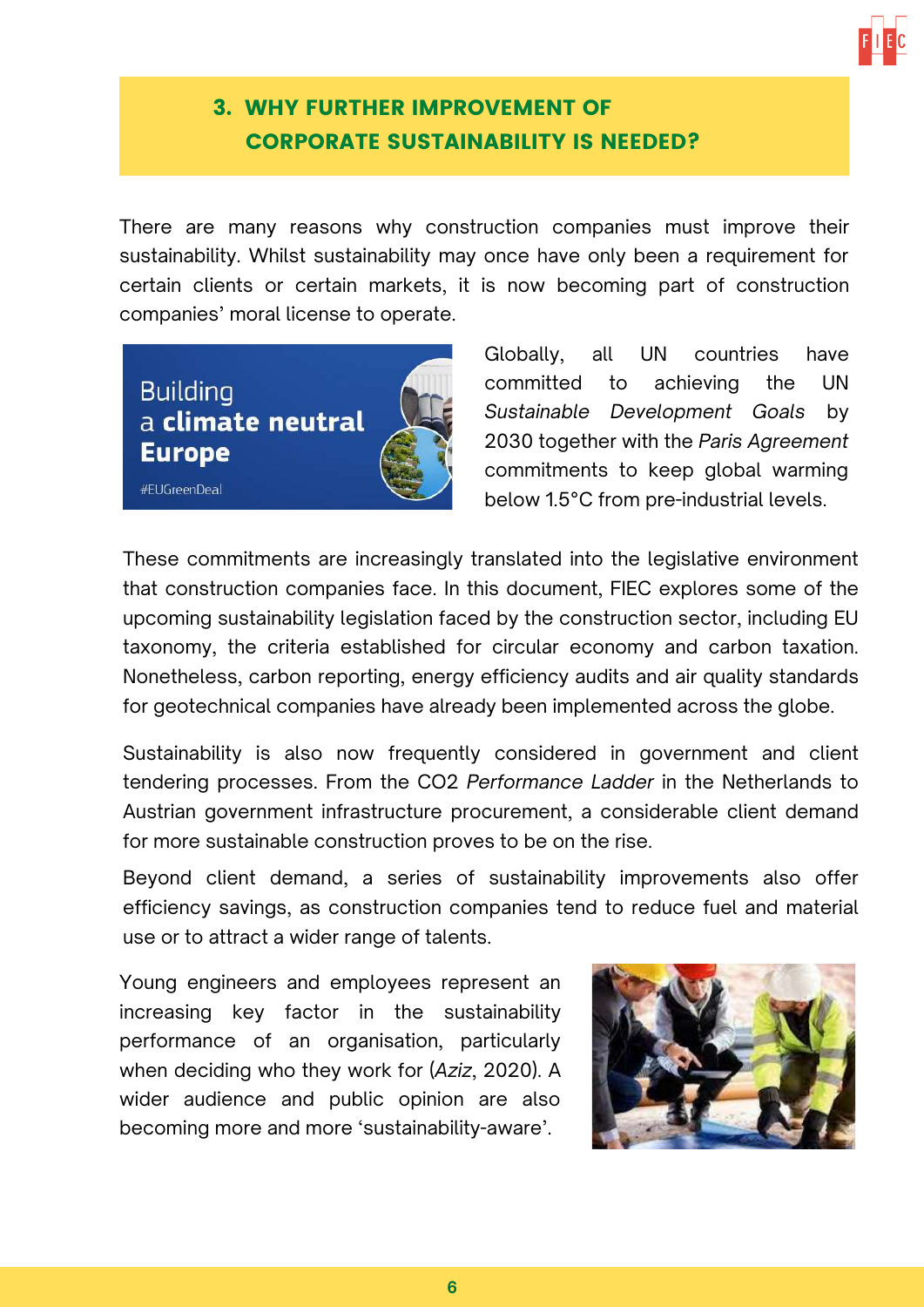

The investment community has also followed this trend, with an increase in company requests for environmental, social and governance data. A growing demand for climate-related risks and opportunity disclosures have also an impact (for more details, see following pages on green financing).



Therefore, whether it is attracting and retaining talent or accessing capital, sustainability still confirms its strategic importance. More fundamentally though, construction companies operate in a climate emergency (UNEP, 2021).

Without action to decarbonise and improve our wider sustainability, the Earth and global population will feel the increasing detrimental impact of climate change and we will face an increasingly dangerous world (IPCC, 2021).



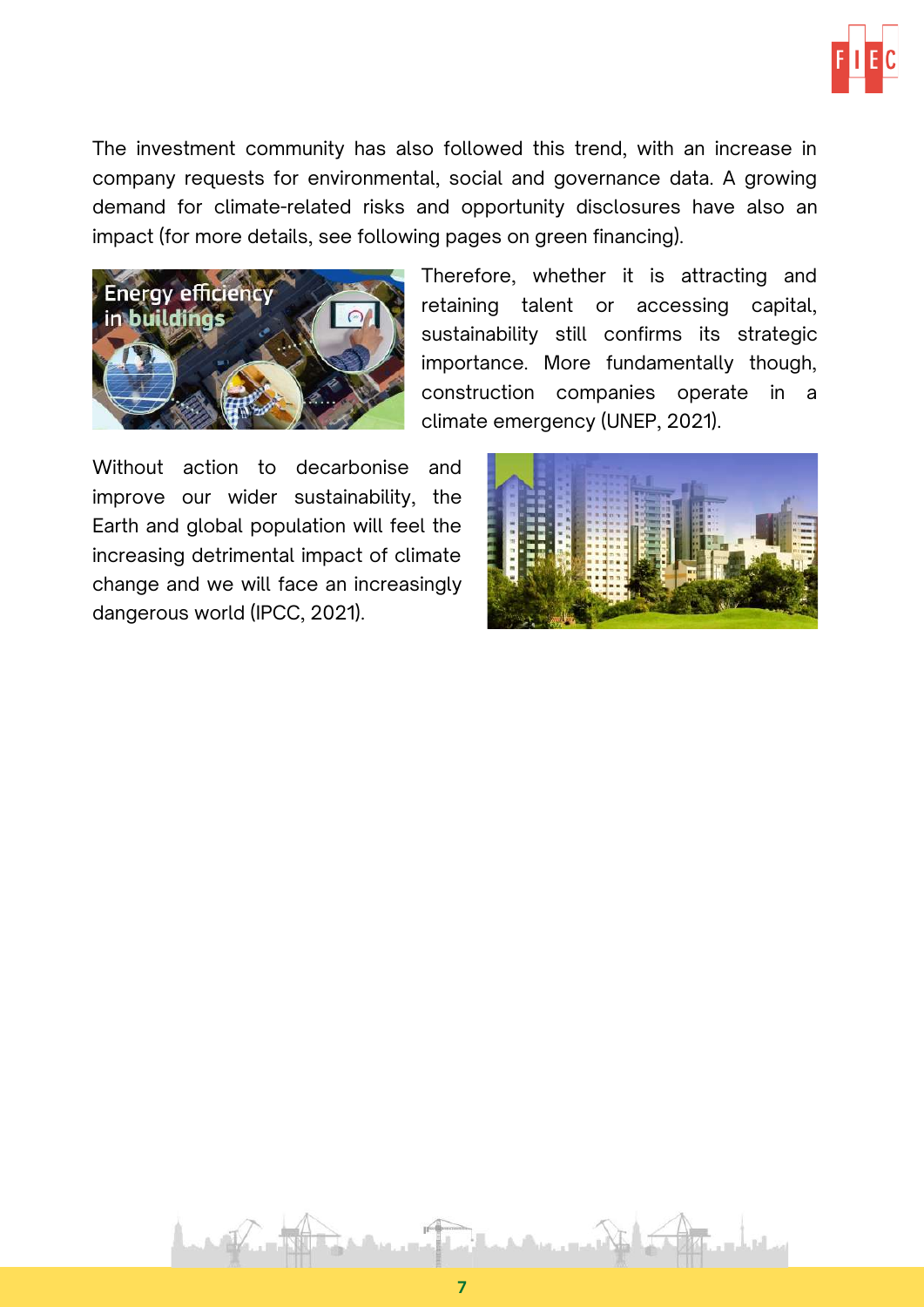

#### 4. WHAT ARE THE REQUIRED CONDITIONS?

<span id="page-9-0"></span>The UN *Sustainable Development Goals* and the EU *Green Deal* are extremely ambitious. The construction industry is ready and willing to play its key role, but an adequate framework and appropriate instruments need to be put in place. It is thus important to focus on the conditions that need to be met.

#### **4.1 Sustainable Investment**

Sustainable investment requires investing in line with the three pillars of sustainability. Although the need for "green" investment is particularly high, the economic and social dimensions must not be neglected in view of EU challenges. Despite the fact, that the European Commission forecasts a "*stronger than previously-expected rebound*", a stable recovery is not a certainty.



Due to its economic, social and environmental weight, investments in sustainable construction are a must to sustain recovery efforts. Infrastructure is a key enabler for the functioning of any economy.

Currently, the EU is confronted with a huge

infrastructure gap after several years of decline in investment.<sup>3</sup>

Moreover, the shortage of housing, especially social housing, as well as of modern infrastructure, to which the construction industry can contribute, constitute basic requirements for the wellbeing of European citizens and for the economic development of the block. The investment gap for social housing is estimated at  $\epsilon$  57 billion per year.<sup>4</sup>

The *Renovation Wave* strategy⁵ will play a key role toward sustainable investments during the next years. In its relevant document, the European Commission underlines that renovation can offer numerous possibilities



and generate far-reaching social, environmental and economic benefits.

[3] [EIB](https://www.eib.org/attachments/efs/economic_investment_report_2019_en.pdf) *[Investment](https://www.eib.org/attachments/efs/economic_investment_report_2019_en.pdf) Report 2019*, p.65.

[4] *Boosting Investment in Social [Infrastructure](https://ec.europa.eu/info/sites/info/files/economy-finance/dp074_en.pdf) in Europe*, [2018](https://ec.europa.eu/info/sites/info/files/economy-finance/dp074_en.pdf), p.41.

<sup>[5]</sup> *Renovation Wave Strategy*, COM(2020)662 final, 14/10/2020.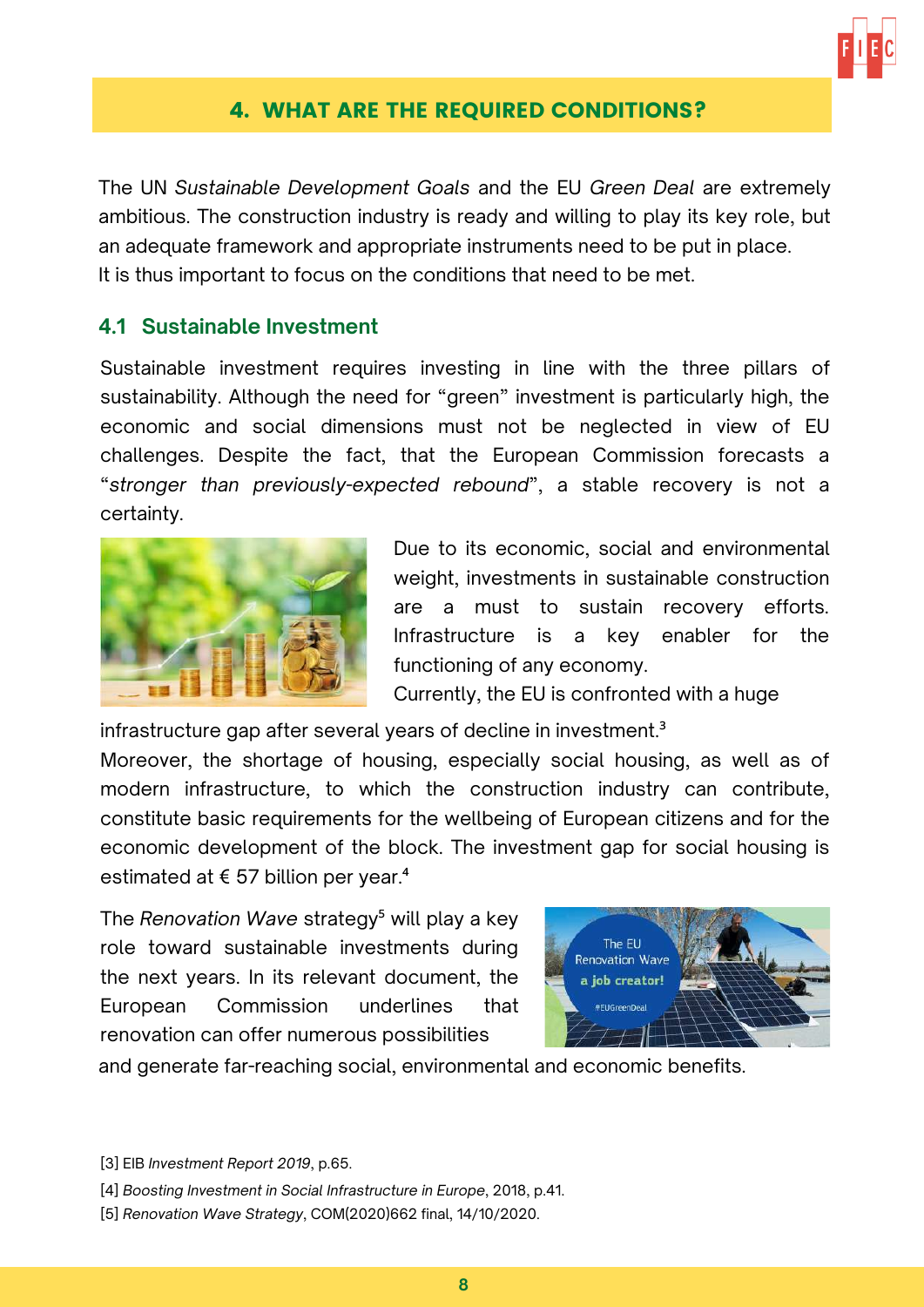

With the same intervention, buildings can be made healthier, greener, interconnected within a neighbourhood district, more accessible, resilient to extreme natural events, and equipped with recharging points for e-mobility and bike parking. Smart buildings can provide essential privacy-compliant data for city planning and services. Furthermore, deep renovation can reduce pressure for greenfield construction, helping preserve nature, biodiversity and fertile agricultural land.



As regards the financing aspect, a significant contribution will come from the EU (e.g via the *National Recovery and Resilience Plans* supported by the maxi-recovery fund, *Next Generation EU*, via the *European Structural and Investment Fund*, and the *European Social Fund*, etc.), but a considerable part of needed

investments will have to stem from national budgets. This involves sufficient flexibility for fiscal policies and State Aid.

Furthermore, a solid role of European banks can support the economic operators in contributing to the realisation of a more sustainable European Union.

As per corporate and project financing and loans for real estate activities, the construction sector heavily relies on banks.



Favourable financing conditions are vital for our businesses to deliver sustainable projects and make the necessary investments in innovation.

Investment in construction currently represents 43,7% of the EU-28 Gross Fixed Capital Formation.



To achieve value for money, it is of utmost importance to involve the sectoral expertise when defining "sustainable investments", as set out under the EU Taxonomy legislation.

The criteria for sustainability - that are in the process of being defined within the EU Taxonomy - will also be used to assess the *National Recovery and Resilience Plans* – as well as by financial institutions - for deciding where to channel future investments.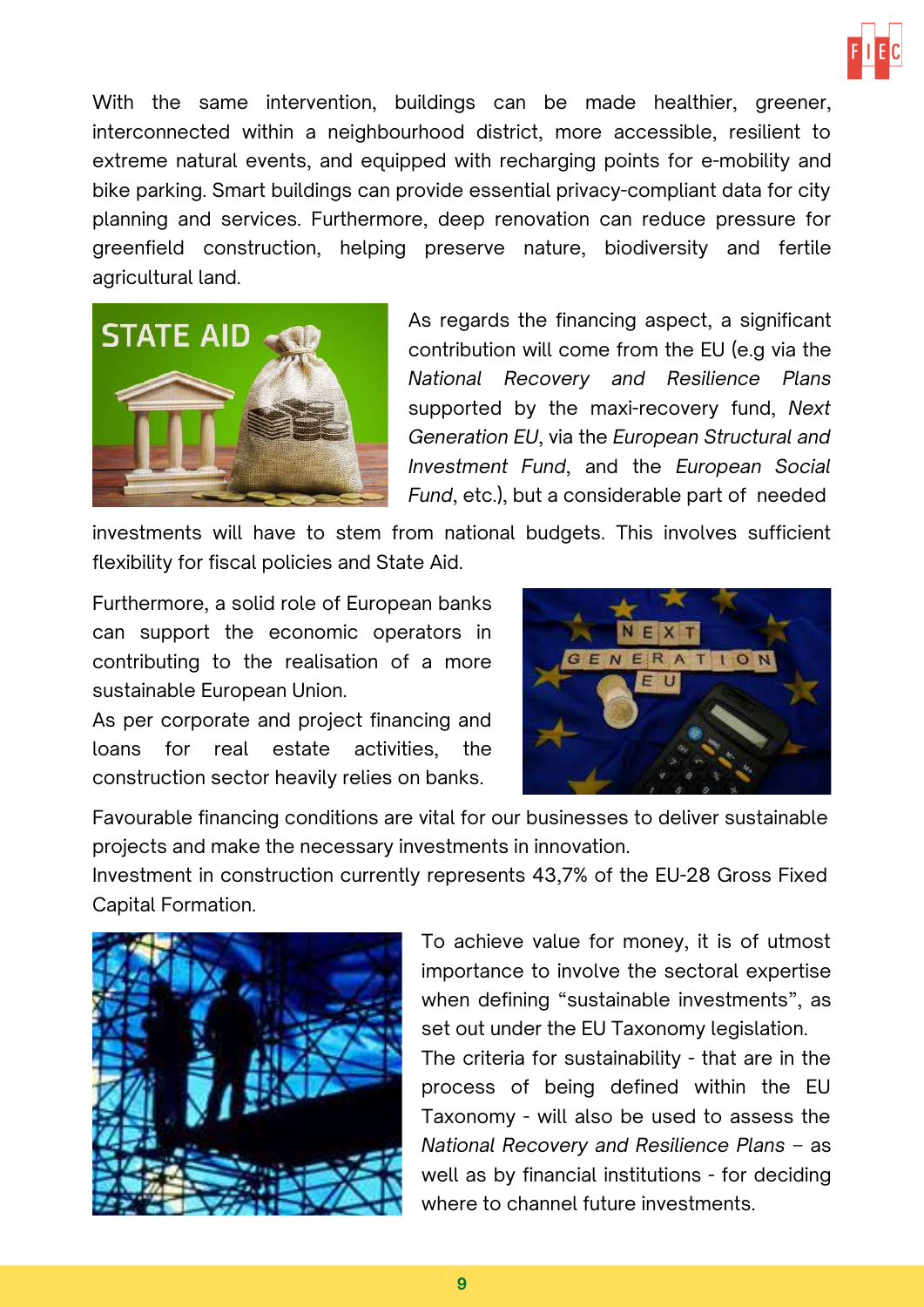

#### **4.2 Setting Alliances**

Environmental challenges and digital transformation have an impact on the structure of the construction sector itself and on its links with the concerned stakeholders.



Clients, public and private, are increasingly integrating "green" criteria/demands in their projects. Circular economy and a "life cycle approach" are redefining the links along the supply chain and between the material producers and the builders. The environmental objectives and the increasing use of digital tools (BIM, automation,

modular building, etc.) need to be evaluated and linked from the design phase. These are only some examples highlighting how the value chain is set to become an ecosystem, in which all players are co-dependent and their collaborative working method based on strong cooperation and transparency throughout the value chain (architects, material producers, machine manufacturers, etc.).

According to a study by the *Boston Consulting Group*, 81% of CO2 emissions in construction are generated by the upstream part of the value chain (materials and products manufacturers, machineries producers, etc.). Only a small share is generated by the construction process itself. The building design also plays a crucial role in its long-term sustainability.



There is therefore an increasing need for setting strong alliances between all the concerned stakeholders and for defining a legislative framework that facilitates such alliances. Trade associations are essential alliances. These organisations, at national and international level, provide platforms to share best practices and ways to improve sustainability.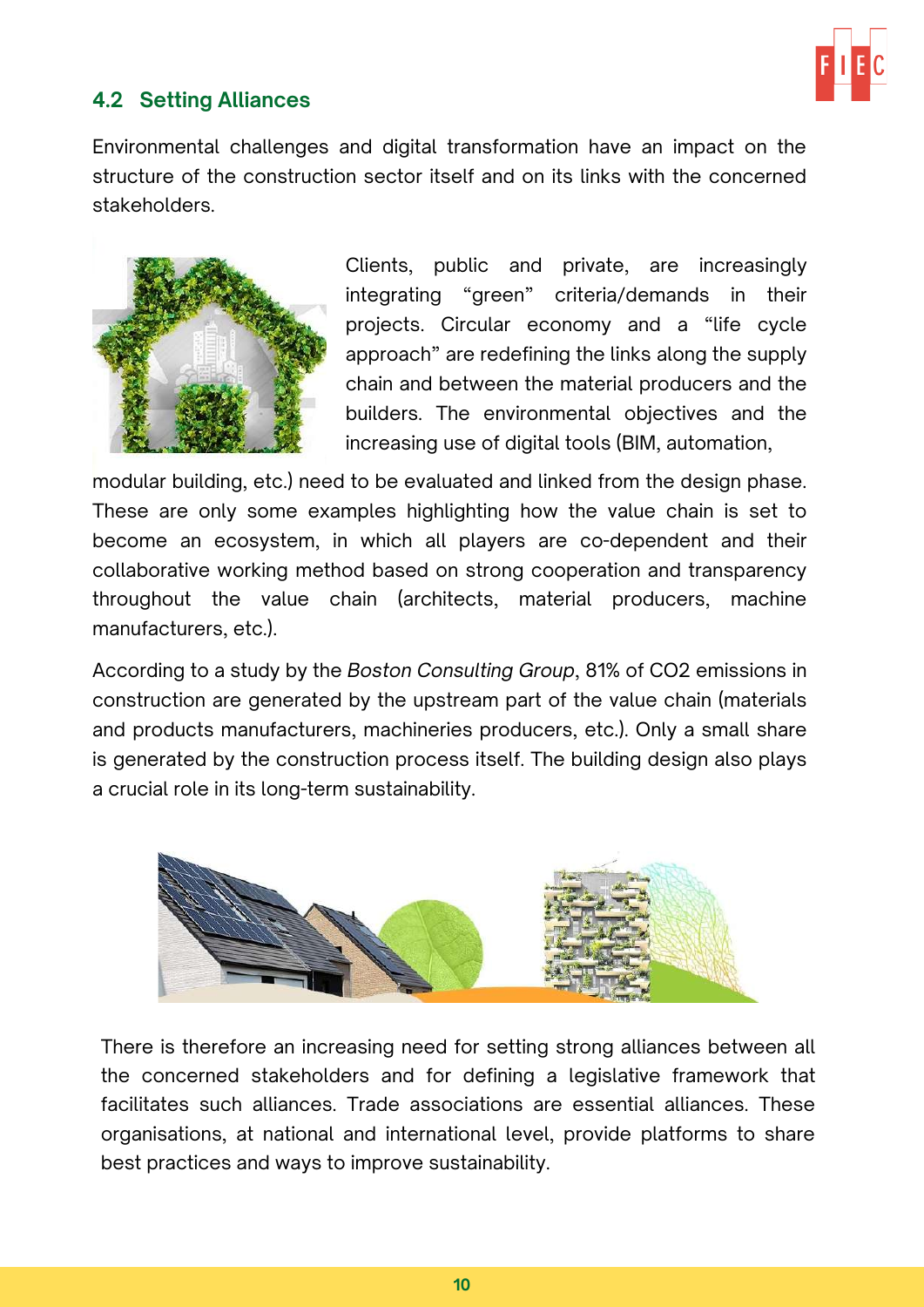

These associations can set minimum sustainability standards for their members, as well as collect metrics to measure sustainability improvements in their sector. In this context, it is worth noting the role that the so-called Paritarian Funds/Entities play in the construction industry: they have been established by the Social Partners and are jointly managed.



They develop activities, often fulfilling a complementary role to the existing public structures, mainly in the area of vocational training, health and safety, sectoral pensions and paid holiday schemes. Besides collective agreements, the Paritarian funds/entities play an important role in bringing the Social Partners together and thus contributing to the reinforcement of industrial relations.

#### **4.3 Education and Training**

The construction industry provides jobs to almost 15 million people across the EU. However, in more and more EU countries, FIEC observes a growing issue of skills gap or skills mismatch.

This translates an inadequacy between workers' skills and the actual needs of construction companies. The trend is often linked to a pure lack of workforce, which has a direct impact on productivity.

Relevant training and education programmes must be revised to integrate market and technical changes, and in particular, sustainable construction into curricula: this involves skills related to energy efficiency, to circular economy and to wider sustainability, as well as digitalisation.

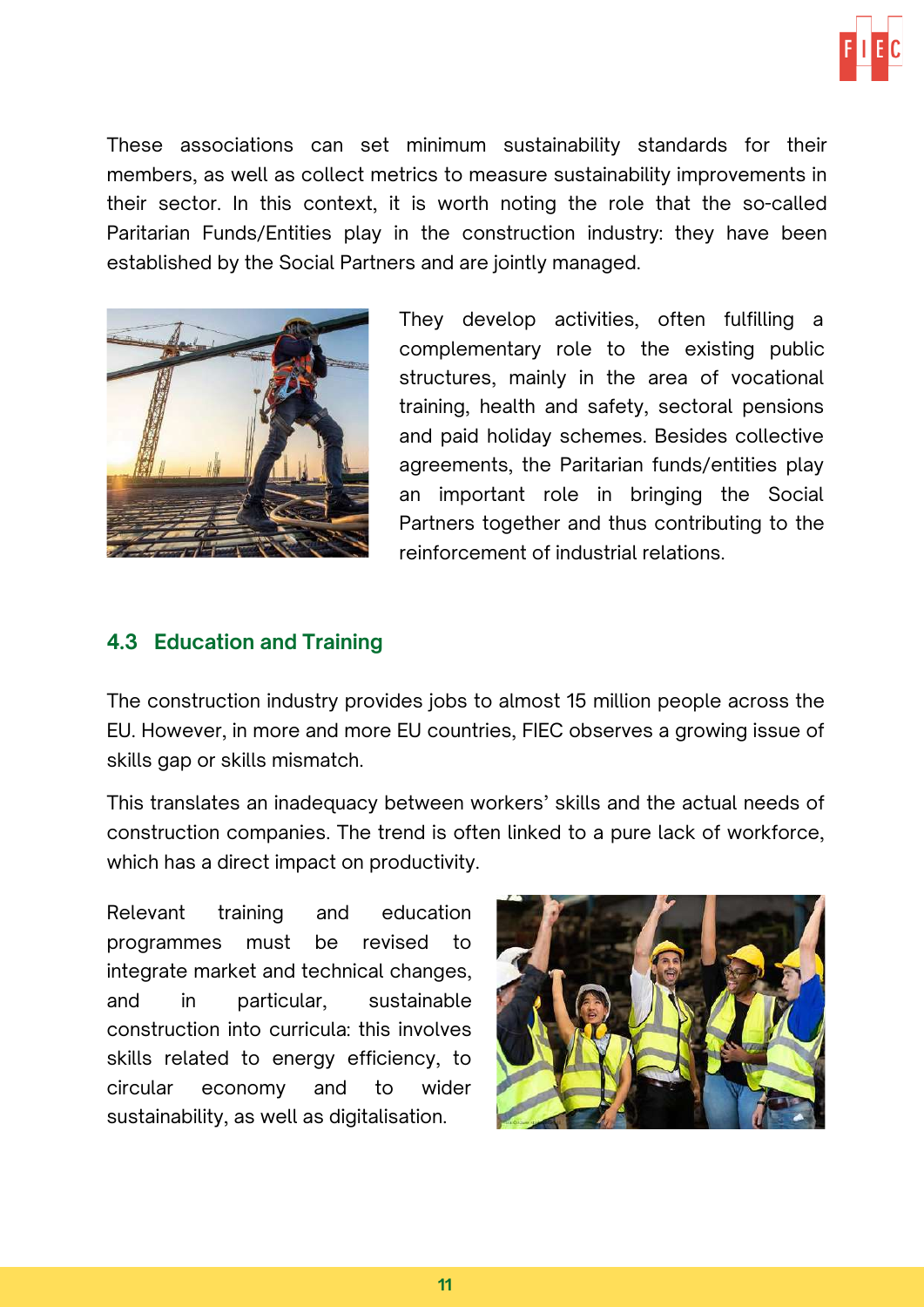



In this respect, national construction federations, together with active training centres, Social Partners and public authorities, play an important role in anticipating the relevant demand for skills and in providing adequate information and instructions regarding sustainability to construction companies, staring from SMEs.

Investing in such skills update will be a key factor to the sector competitiveness, as well as for driving a more sustainable construction industry.

Individuals from poorer economic backgrounds, minority groups and women are all under-represented in construction. Therefore, training and education of these groups are essential to diversifying our workforce and introducing diversity of thought.

Likewise, improving conditions and the working environment on site - and in other construction settings - can encourage these minority groups into a wider variety of roles.

In parallel, construction companies should continue prioritising health and safety matters. In the light of innovative developments (e.g., new types of construction materials, new knowledges on existing ones), a prompt assessment of health and



safety aspects – for the workers and the end-users – will have its positive impact.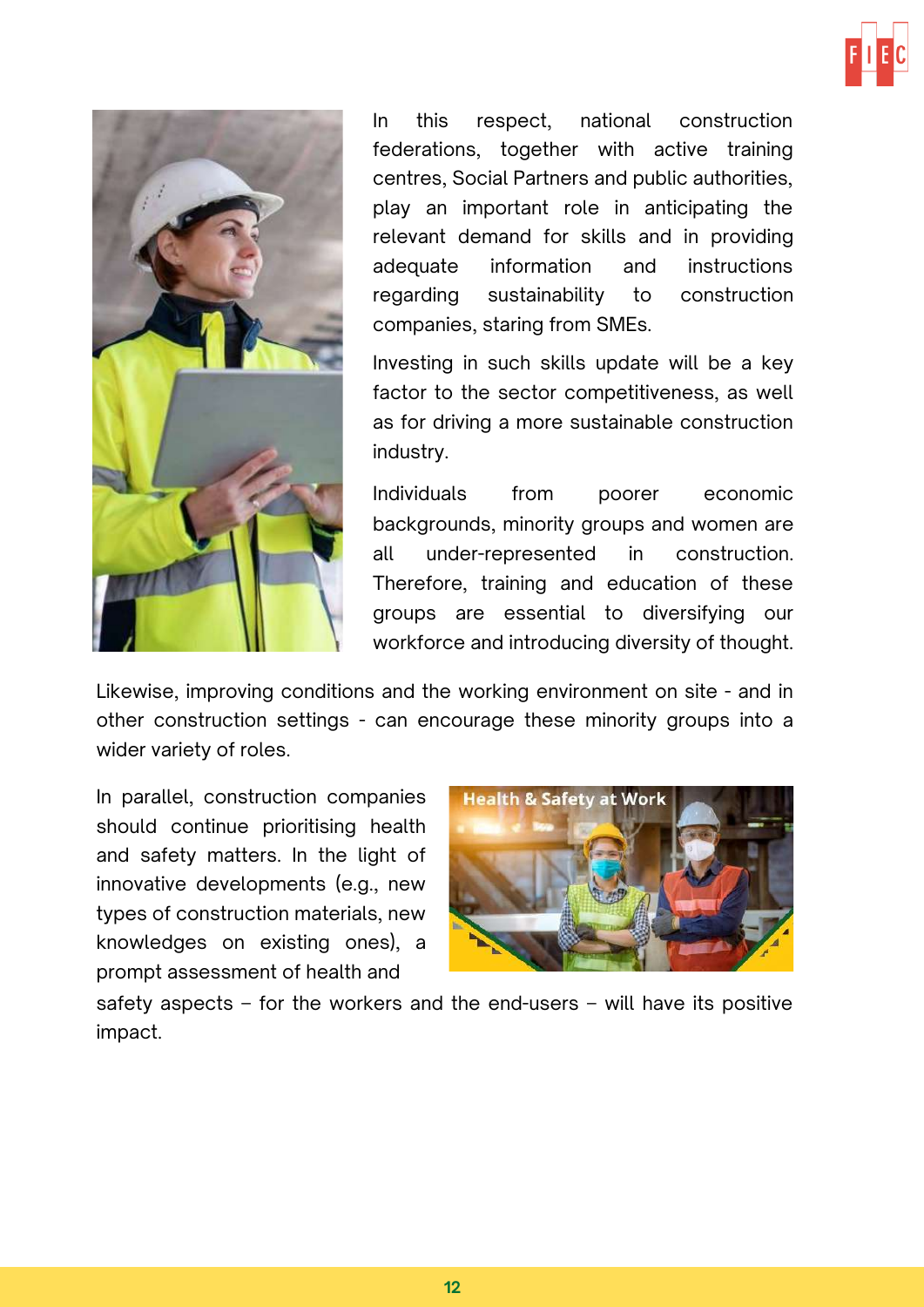

#### **4.4 Fit for different company sizes**

The construction sector is characterised by a high density of SMEs. More than 95% of construction companies employ less than 20 workers. Their weight in the value chain makes them vital players in the transition to a more sustainable industry.

SMEs are socio-economic drivers but are also indispensable for making construction greener being often pioneers when it comes to providing green solutions.



However, SMEs still experience barriers that large companies do not face.

They need to benefit from reduced bureaucracy and simplified reporting procedures when it comes to providing proof of sustainability. It is essential to ensure that SMEs are eligible for private

and public sustainable investments despite limited reporting capacities. In any case, SMEs must have easy access to financing, be able to embark on new projects and to invest in innovation.

#### **4.5 Renovation**

To achieve the established climate goals, we need to accelerate the rate of existing building renovation in the EU. Although targets have already been set, we are a long way off the ambition of a renovation rate of 3% per year. However, setting even tougher objectives is pointless unless we have the means to achieve the already challenging, existing targets. This is why investment is critical to success.



Furthermore, the focus must shift from energy efficiency-oriented renovation to holistic renovation. That way, the sector can also deal with other climate-related improvements in buildings, such as structural decisions for climate-proofing, green infrastructures, climate change mitigation:

actions that will tackle health aspects, such as indoor air quality, protection of the indoor atmosphere against radon, the removal of potentially hazardous, old materials, etc. This is the way forward to ensuring an even more long-lasting construction ecosystem.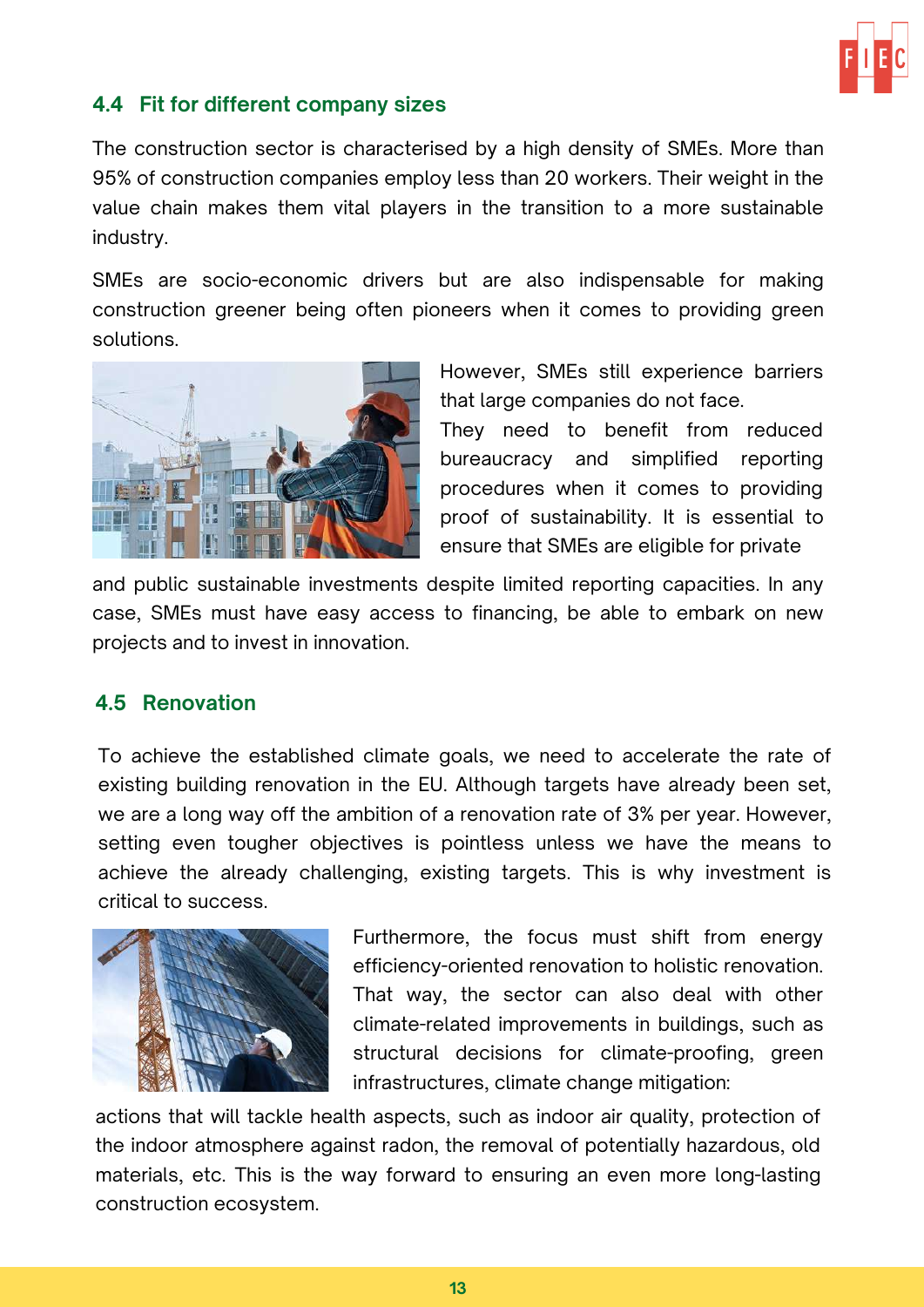

Any further measures foreseen in the relevant EU proposals must include the need for holistic renovation, the cost of such renovation, priorities, demands and available budget of the building owner.

The latter also needs to be seen in the light of the landlord/tenant split incentive challenge, whereby tenant's needs are not necessarily aligned with the priorities of the landlord (for whom the return on investment will be evaluated differently compared to the potential benefits for the tenant).



In all cases, it is always advisable to think about the long-term perspective, as rapid fixes will not solve problems at their roots.

Finally, "life cycle" thinking needs to be applied to renovation. This means that we address renovation, not just as a process improving the building, but also as improvement and availability of sustainable materials.

In this context, it is important to highlight also the challenge of recycling materials that are removed during renovation, and parallelly planning for future recycling/reuse of materials installed during the renovation works.

Life-cycle thinking should include design and potential change of use. In terms of actual emissions and impact on the environment, life cycle means looking at the activities of the entire value chain: this means going beyond the construction phase.

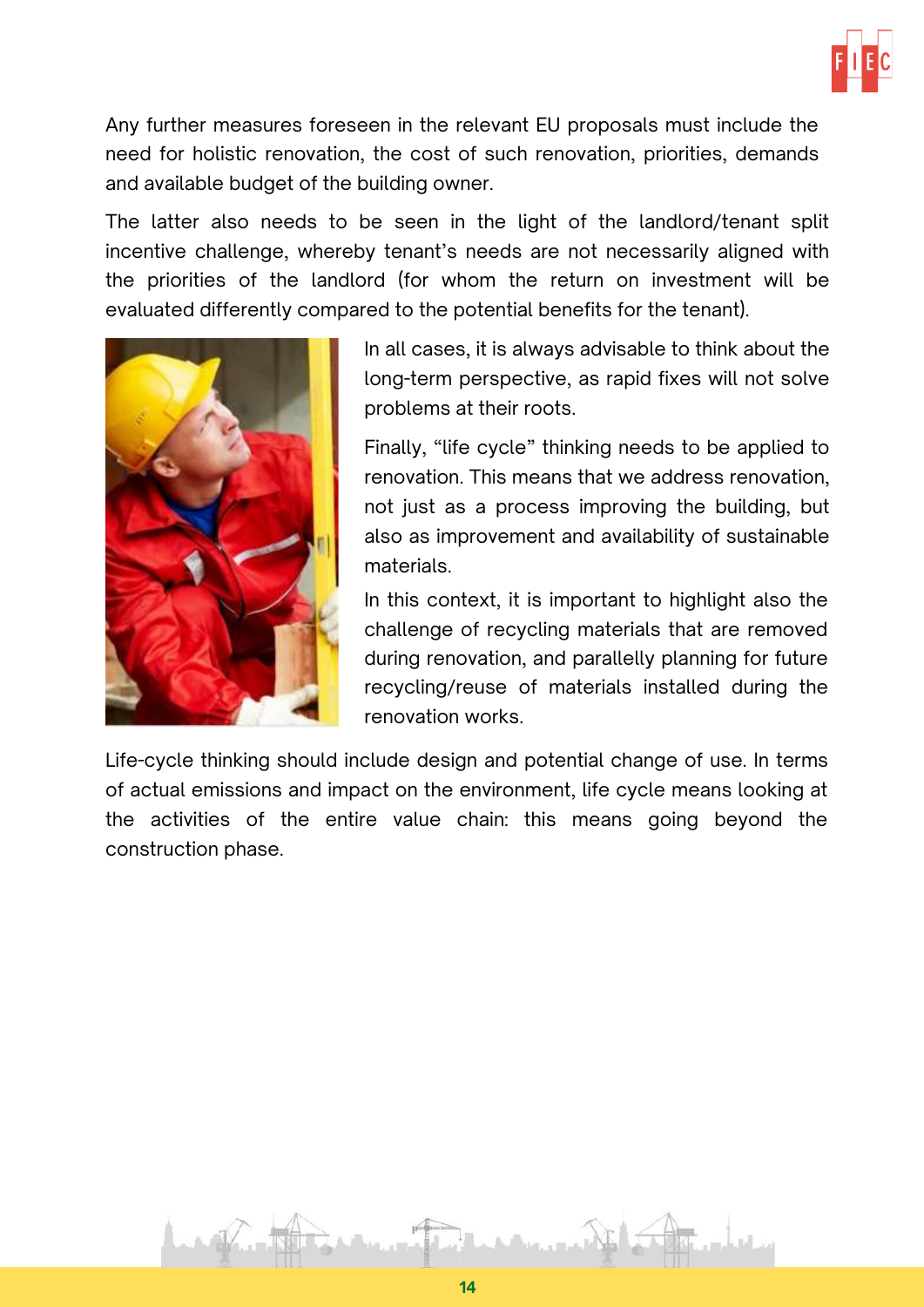

#### **4.6 Innovation**



Innovation is vital to the achievement of EU sustainability policies. New materials are constantly being developed and the integration of the search for materials (with the aim to duce waste, emissions and costs) must be included in research activities funded by

the *Horizon Europe* programme. Likewise, industrialisation and digitalisation, which can improve the construction process and improve productivity as well as safety - which have already been adopted but need to be accelerated should be targets for further EU-funded research. A stronger and more systematic support for innovation in the construction sector is therefore envisaged.

In addition to *Horizon Europe*, there are other policy areas that should urgently tackle the obstacles posed to digitalisation. Europe needs to be the innovation leader in climate technology. For this reason, we need to foster research and development in climate-friendly and innovative building material and processes to harvest the opportunities that come along with the



solutions provided by the construction industry itself to energy efficiency and climate change mitigation. These include, amongst many other things, the ownership, accessibility and security of data, as well as liability and ethics.

#### **4.7 Circular Economy**

The new *Circular Economy Action Plan* should build on the existing plan, which – for construction - aims to reduce waste and improve the rate of recycling and reuse of construction materials.



Much work has already been done and the emphasis should now be on the uptake of the voluntary measures in the *Construction and Demolition Waste Protocol*, the *Level(s) Voluntary Assessment Framework* and the "*Circular Economy* - *Principles for Buildings Design*".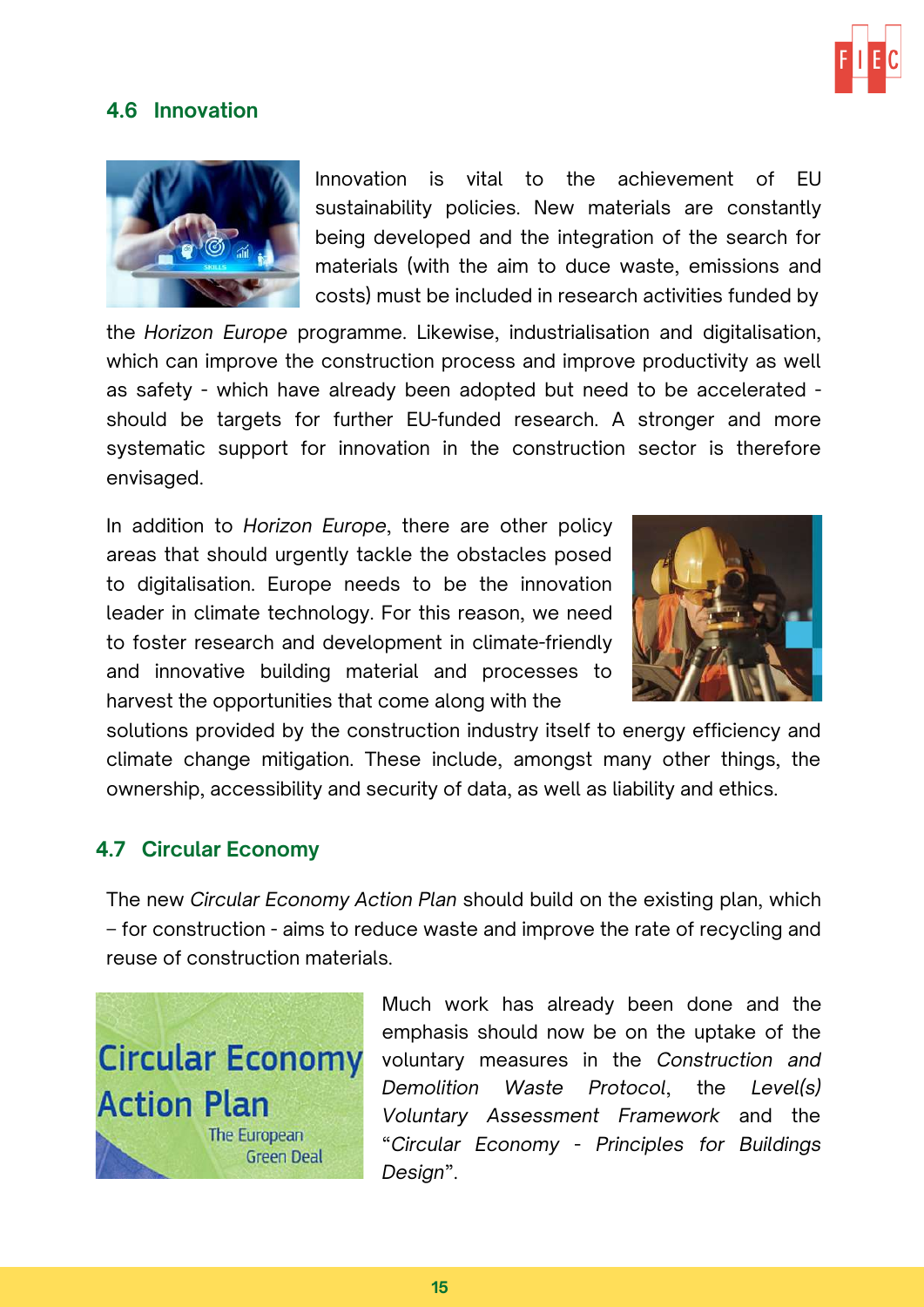



Even assuming that the uptake of the above will be improved, the challenge of the market uptake remains. The sector urgently needs measures to stimulate both the market for secondary materials and the clients' behavior. The latter continue to show a preference for virgin raw materials and new manufactured materials.

Furthermore, despite a strong enthusiasm towards the circular economy shown along the construction value chain, increased, improved, accessible and costreduced recycling facilities are needed. If otherwise - when secondary materials remain at the same price as new materials, or even at a higher price – expectations of a significant and permanent switch to a preference for secondary materials will be quite low.

We must also ensure that such focus on secondary materials equals a focus on low carbon materials. The rapid adoption of low carbon materials both by contractors and clients is necessary – via the specifiers and by the contractors themselves.





This needs to be supported by the relevant EU mechanism to allow for low carbon materials to be rapidly introduced by the industry.

This means they either require recognition within the standards system or need to be validated in such a way that insurers and clients are satisfied.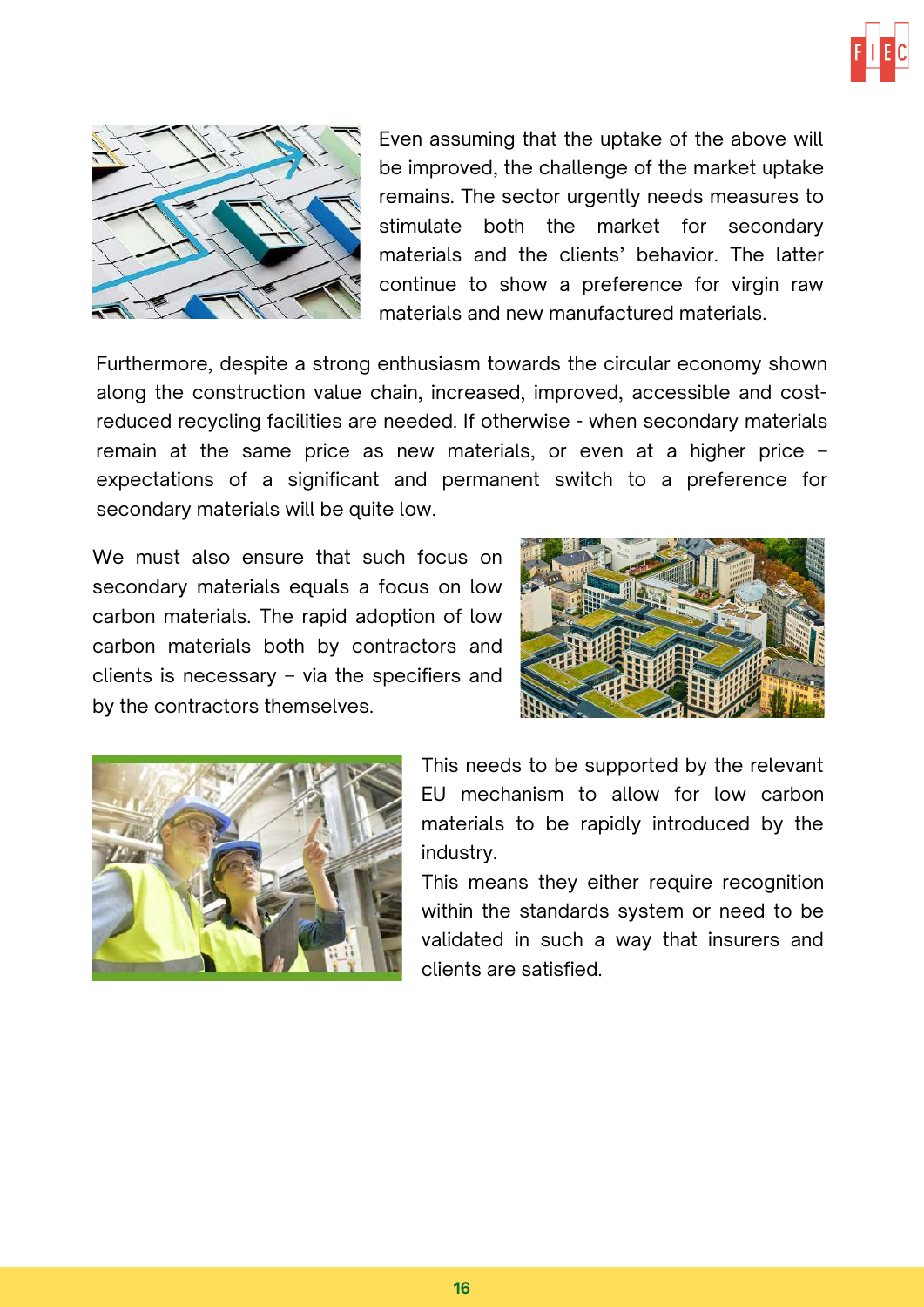

#### 5. ACHIEVING SUSTAINABLE TARGETS: 10 MAIN GOALS

<span id="page-18-0"></span>The examples reported so far clearly show that many construction companies, independently of their size, are already integrating sustainability, partly or more extensively, into their process and/or products.



However, some of them are still considering how to do it, whilst others would like to go further into the process.

To do so, **10 main objectives** listed below are identified for the EU construction companies:

**1. Determine sustainability areas** that are most relevant to the company; start measuring its impact.

**2. Set ambitious sustainability targets** at process, product and business level.

**3. Introduce sustainable design guidelines** to be applied in your works.

**4. Define a sustainable supply strategy** to reduce sustainability impacts in the overall supply network. Include emissions and other sustainability requirements in orders and monitor performance.

**5. Foster community engagement around worksites** and participate in industry initiatives around **best practices** and **partnerships**.

**6. Introduce low-carbon governance** to align with internal **incentives**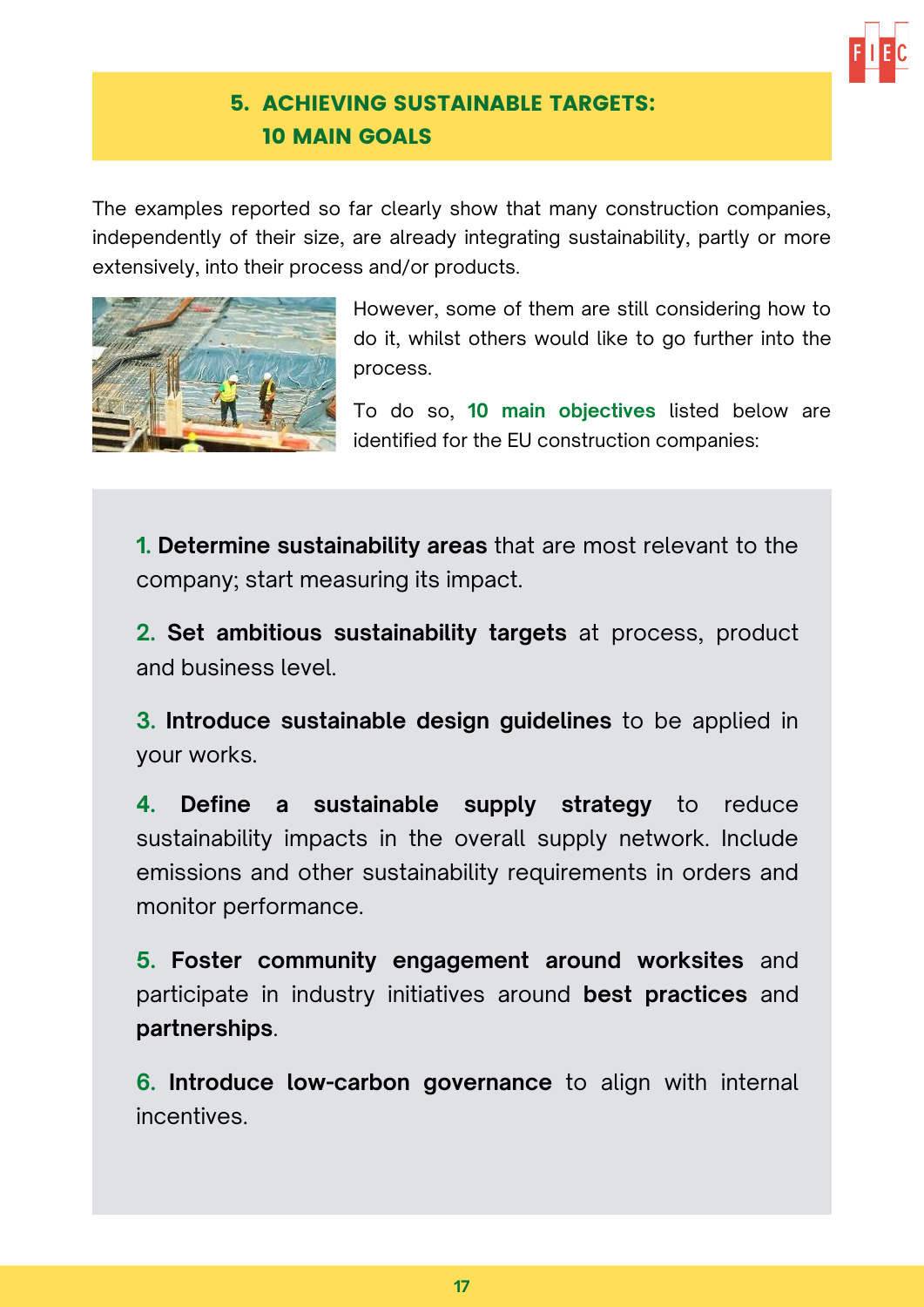

**7**. **Set targets** to improve corporate **welfare** and **well-being** training.

**8. Develop diversity, equity and inclusion trainings**; start gender-pay-gap reporting and develop a *Social Sustainability Action Plan*.

**9. Establish and apply health and safety management** standards.

**10. Strengthen employees' education and training,** upskilling graduates and apprentices.